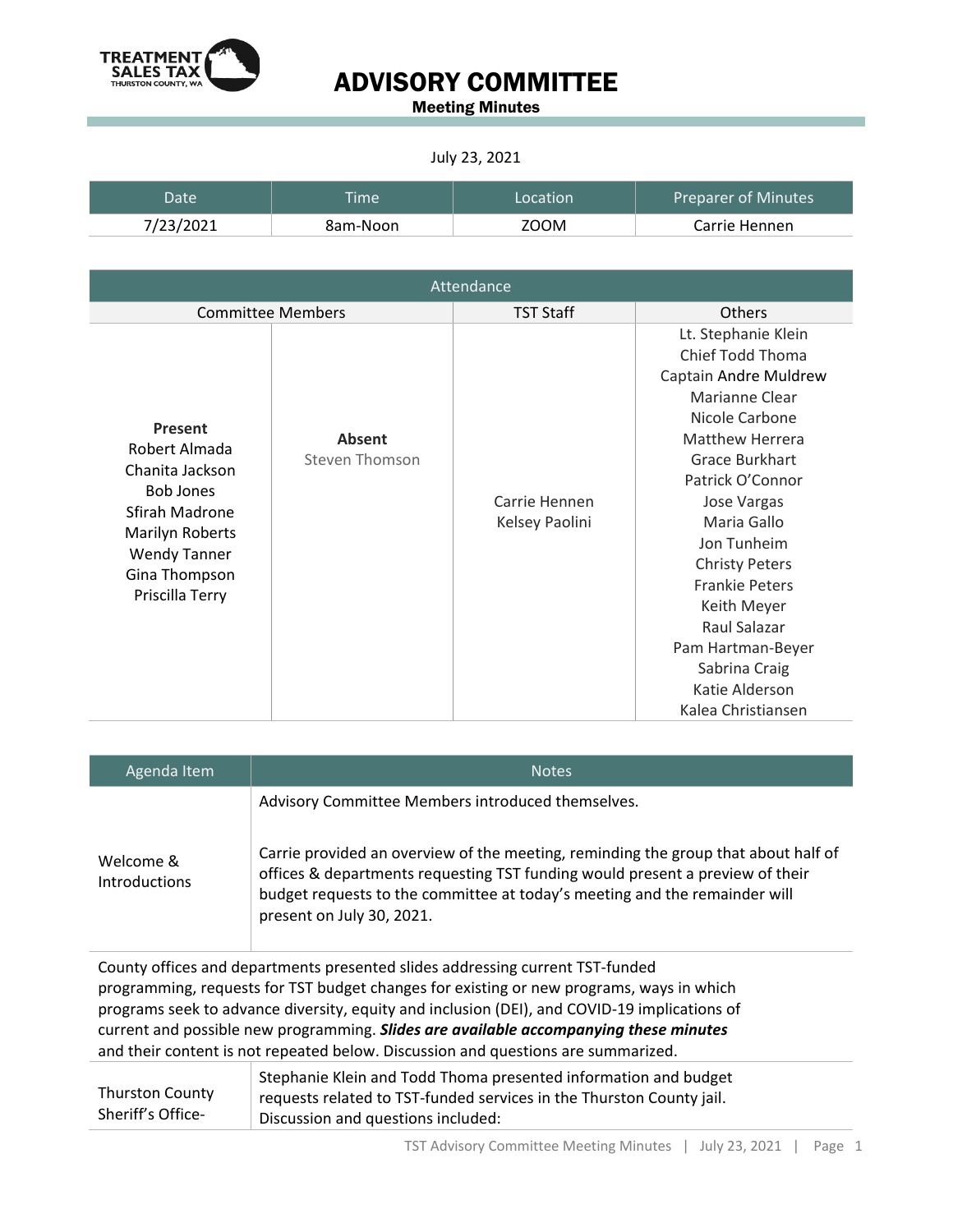

Meeting Minutes

| Agenda Item               | <b>Notes</b>                                                                                                                                                                                                                                                                                                                                                                                                                                                                                                                                                                                                                                                                                                                                                                                                                                                                                                                                                                                                                                                                                 |
|---------------------------|----------------------------------------------------------------------------------------------------------------------------------------------------------------------------------------------------------------------------------------------------------------------------------------------------------------------------------------------------------------------------------------------------------------------------------------------------------------------------------------------------------------------------------------------------------------------------------------------------------------------------------------------------------------------------------------------------------------------------------------------------------------------------------------------------------------------------------------------------------------------------------------------------------------------------------------------------------------------------------------------------------------------------------------------------------------------------------------------|
| <b>Corrections Bureau</b> | <b>DEI</b>                                                                                                                                                                                                                                                                                                                                                                                                                                                                                                                                                                                                                                                                                                                                                                                                                                                                                                                                                                                                                                                                                   |
|                           | Committee members asked for clarification as to whether there have been<br>any adjustments or changes in jail programming to support DEI; Jail<br>leadership indicated that there have not been specific changes.                                                                                                                                                                                                                                                                                                                                                                                                                                                                                                                                                                                                                                                                                                                                                                                                                                                                            |
|                           | <b>Chemical Dependency Program</b>                                                                                                                                                                                                                                                                                                                                                                                                                                                                                                                                                                                                                                                                                                                                                                                                                                                                                                                                                                                                                                                           |
|                           | Committee members asked for information on the impacts of Blake<br>decision; Jail leadership indicated that Blake hasn't impacted programming,<br>many people in CDP are on other charges other than just possession<br>charges (ID theft, etc.). When Blake decision came out, there was only 1<br>individual in custody who needed to be released.<br>A committee member asked whether there have been any complaints<br>related to CDP not addressing the needs of diverse populations; jail<br>leadership indicated that there have not been such complaints.<br>A committee member asked about the total jail population, Lt Klein<br>۰<br>indicated the current population is 245, representing about a 33%<br>reduction in population since prior to COVID.<br>A committee member asked whether the forthcoming RFP for CDP services<br>۰<br>would change the Moral Reconation Therapy model and asked how many<br>providers had responded to the last RFP; Jail leadership indicated there was<br>no plan to change the model and that only 1 provider responded to the last<br>RFP. |
|                           | <b>Inmate Mental Health Services</b>                                                                                                                                                                                                                                                                                                                                                                                                                                                                                                                                                                                                                                                                                                                                                                                                                                                                                                                                                                                                                                                         |
|                           | Committee members asked for further information on psych meds for<br>$\qquad \qquad \blacksquare$<br>inmates. Jail leadership noted that the TST allocation for medication for<br>individuals involved in competency restoration is fairly new; in Q1 only 1<br>inmate's medication was funded through this allocation; that number has<br>now increased to 12.<br>Jail leadership clarified that there would not be a request to expand TST<br>funding for psych meds at this time because legal counsel had expressed<br>concern about funding only some inmates or certain medications. The jail<br>would like to continue this discussion and explore options in the future.<br>It was clarified that services in this program are provided by HealthCare<br>Delivery Systems, the jail's medical provider.                                                                                                                                                                                                                                                                              |
|                           | <b>Preparing for Reentry Employment</b>                                                                                                                                                                                                                                                                                                                                                                                                                                                                                                                                                                                                                                                                                                                                                                                                                                                                                                                                                                                                                                                      |
|                           | It was clarified that Pac Mountain, who provides PREP services, is looking to<br>bring community providers and employers virtually to classes so they can<br>let the participants know what sort of employees they're looking for.                                                                                                                                                                                                                                                                                                                                                                                                                                                                                                                                                                                                                                                                                                                                                                                                                                                           |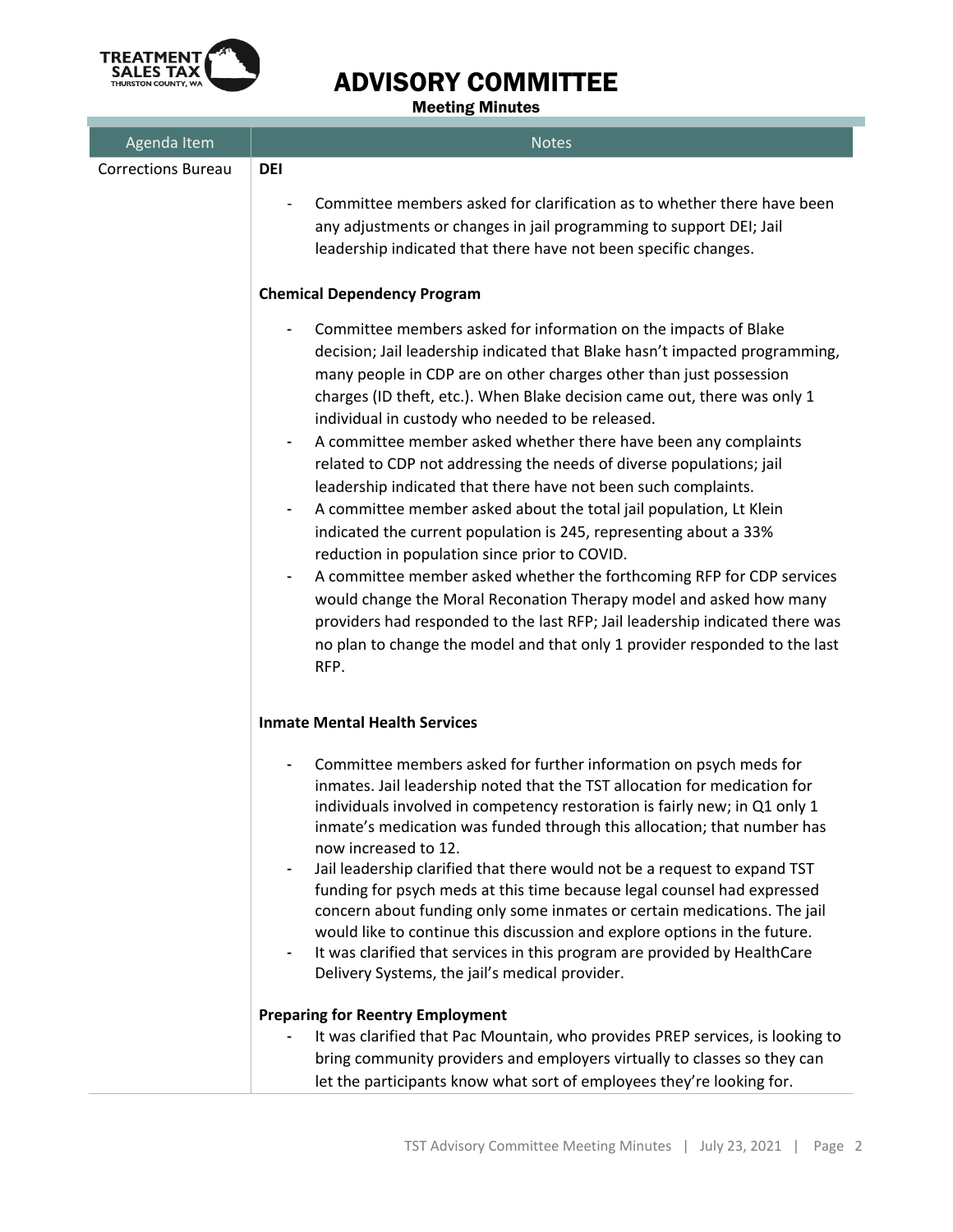

п

# ADVISORY COMMITTEE

Meeting Minutes

| Agenda Item                      | <b>Notes</b>                                                                                                                                                                                                                                                                                                                                                                                                                                                                                                               |
|----------------------------------|----------------------------------------------------------------------------------------------------------------------------------------------------------------------------------------------------------------------------------------------------------------------------------------------------------------------------------------------------------------------------------------------------------------------------------------------------------------------------------------------------------------------------|
|                                  | Committee members were encouraged by the success of this program and<br>$\overline{\phantom{a}}$<br>noted that employment can have a big impact on participants' lives.<br>One committee member suggested that there is a need for supervised job<br>-<br>coaching for individuals with serious mental illness.                                                                                                                                                                                                            |
|                                  | <b>Corrections Coordinator</b><br>No questions                                                                                                                                                                                                                                                                                                                                                                                                                                                                             |
|                                  | Marianne Clear and Nicole Carbone presented information and<br>budget requests related to Pretrial Services. Discussion and questions<br>included:<br><b>DEI</b>                                                                                                                                                                                                                                                                                                                                                           |
|                                  | Data presented by Pretrial Services on participation and<br>referrals was discussed and clarification was provided.                                                                                                                                                                                                                                                                                                                                                                                                        |
|                                  | It was suggested that demographic data on successful exits<br>should also be tracked and reviewed.<br>A committee member asked whether there have been any complaints<br>٠<br>related to Pretrial Services not addressing the needs of diverse populations;<br>Pretrial Services leadership indicated that there have not been such<br>complaints.                                                                                                                                                                         |
|                                  | <b>Diversion</b>                                                                                                                                                                                                                                                                                                                                                                                                                                                                                                           |
| <b>Pretrial Services</b>         | Clarification regarding the relationship between diversion<br>and treatment courts was provided. It was noted that<br>diversion is a shorter and less intensive program, while<br>treatment courts are more appropriate for individuals with<br>more significant needs who may need more support.                                                                                                                                                                                                                          |
|                                  | <b>Resource Hub</b><br>It was noted that this proposal is a partnership among Pretrial Services,<br>Public Defense and the Prosecuting Attorney's Office.<br>There was additional discussion of the space available for the resource hub;<br>the group noted that a small area in Building 4 at the main Courthouse<br>campus has been set aside and the County will begin building this space out<br>in the fall. Depending on decisions regarding the County's overall space<br>plan, additional space may be available. |
| Prosecuting<br>Attorney's Office | Christy Peters presented information and budget requests related to<br>the Prosecuting Attorney's Office work in treatment courts and<br>diversion.                                                                                                                                                                                                                                                                                                                                                                        |
|                                  | There were no questions.                                                                                                                                                                                                                                                                                                                                                                                                                                                                                                   |
| <b>Public Defense</b>            | Patrick O'Connor presented information and budget requests related                                                                                                                                                                                                                                                                                                                                                                                                                                                         |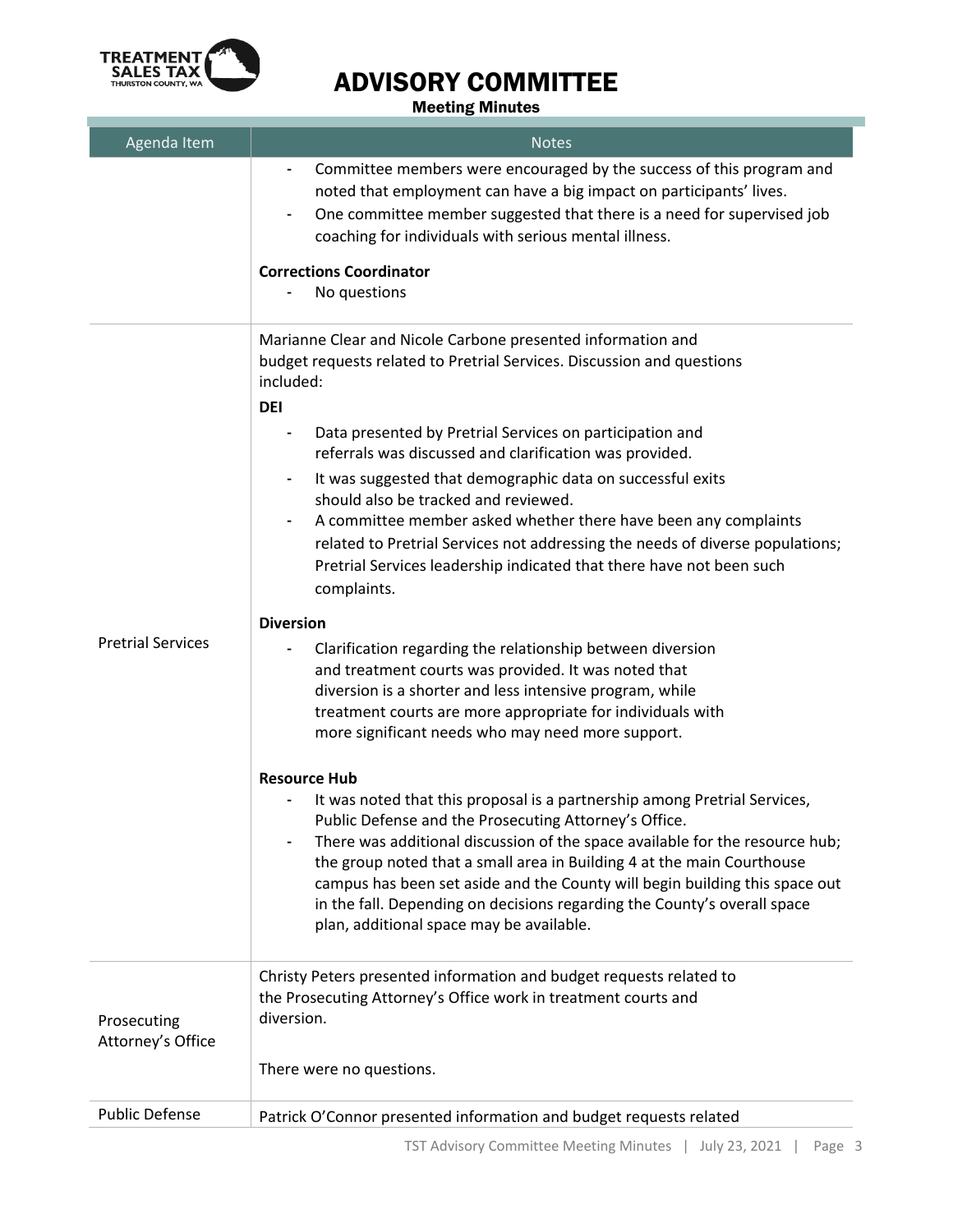

#### Meeting Minutes

| Agenda Item           | <b>Notes</b>                                                                                                                                                                                                                                                                                                                                                                                                                                                                                                                                                                                                                                                                                                                                                                                                                                                                                                                                                                                                                                                                                                                                                                                                                           |
|-----------------------|----------------------------------------------------------------------------------------------------------------------------------------------------------------------------------------------------------------------------------------------------------------------------------------------------------------------------------------------------------------------------------------------------------------------------------------------------------------------------------------------------------------------------------------------------------------------------------------------------------------------------------------------------------------------------------------------------------------------------------------------------------------------------------------------------------------------------------------------------------------------------------------------------------------------------------------------------------------------------------------------------------------------------------------------------------------------------------------------------------------------------------------------------------------------------------------------------------------------------------------|
|                       | to Public Defense's TST-funded activities. Discussion and questions<br>included:                                                                                                                                                                                                                                                                                                                                                                                                                                                                                                                                                                                                                                                                                                                                                                                                                                                                                                                                                                                                                                                                                                                                                       |
|                       | Committee members asked whether the department had a<br>"wish list" for additional programming to serve individuals<br>with behavioral health needs. Patrick indicated that a second<br>social services position would be wonderful to have, but he<br>noted that the program is still being developed and refined<br>and it might be premature to request an expansion at this<br>time.                                                                                                                                                                                                                                                                                                                                                                                                                                                                                                                                                                                                                                                                                                                                                                                                                                               |
|                       | Frankie Peters, Keith Meyer, and Raul Salazar presented information<br>and budget requests related to Mental Health & Veterans Court and<br>Intensive Supervision Probation. Discussion and questions included:                                                                                                                                                                                                                                                                                                                                                                                                                                                                                                                                                                                                                                                                                                                                                                                                                                                                                                                                                                                                                        |
| <b>District Court</b> | <b>Mental Health/Veterans Court</b><br>Staff asked whether the Court could meet the goal of expanding to serve 85<br>individuals at a time with the additional care coordinator requested in<br>2023. In the past, the Court had indicated that Court calendar time, judicial<br>officer time, and space presented barriers to expansion. Court leadership<br>indicated that there had been changes in dockets that should facilitate this<br>change and noted that additional logistical issues would be analyzed and<br>addressed between now and 2023.<br>A committee member asked for the breakdown between Mental Health<br>Court vs. Veterans Court participants; staff replied that there are not fixed<br>numbers for each court but that Mental Health Court has historically served<br>more people.<br>A committee member asked about gender diversity among staff in these<br>programs, noting that some participants may feel uncomfortable being<br>served by staff of a particular gender. It was clarified that there is 1 male<br>and 1 female care coordinator in Mental Health/ Veterans Court. In<br>probation, currently the 3 officers are female, but the male supervisor can<br>step in to support when needed. |
|                       | <b>Intensive Supervision Probation</b><br>Committee members asked what happens to individuals who might benefit<br>from intensive supervision, but end up in general population due to full<br>caseloads. Is there impact on recidivism, length of supervision, cost? Court<br>leadership indicated that this is difficult to track, especially given that this<br>program is post-disposition. However, they indicated that research from<br>other jurisdictions showed an impact on recidivism for more intensive<br>contact and support.                                                                                                                                                                                                                                                                                                                                                                                                                                                                                                                                                                                                                                                                                            |
| <b>Superior Court</b> | Pam Hartman-Beyer, Sabrina Craig, Kalea Christiansen and Katie<br>Alderson presented information and budget requests related to<br>Superior Court's TST-funded programs. Discussion and questions<br>included:                                                                                                                                                                                                                                                                                                                                                                                                                                                                                                                                                                                                                                                                                                                                                                                                                                                                                                                                                                                                                         |